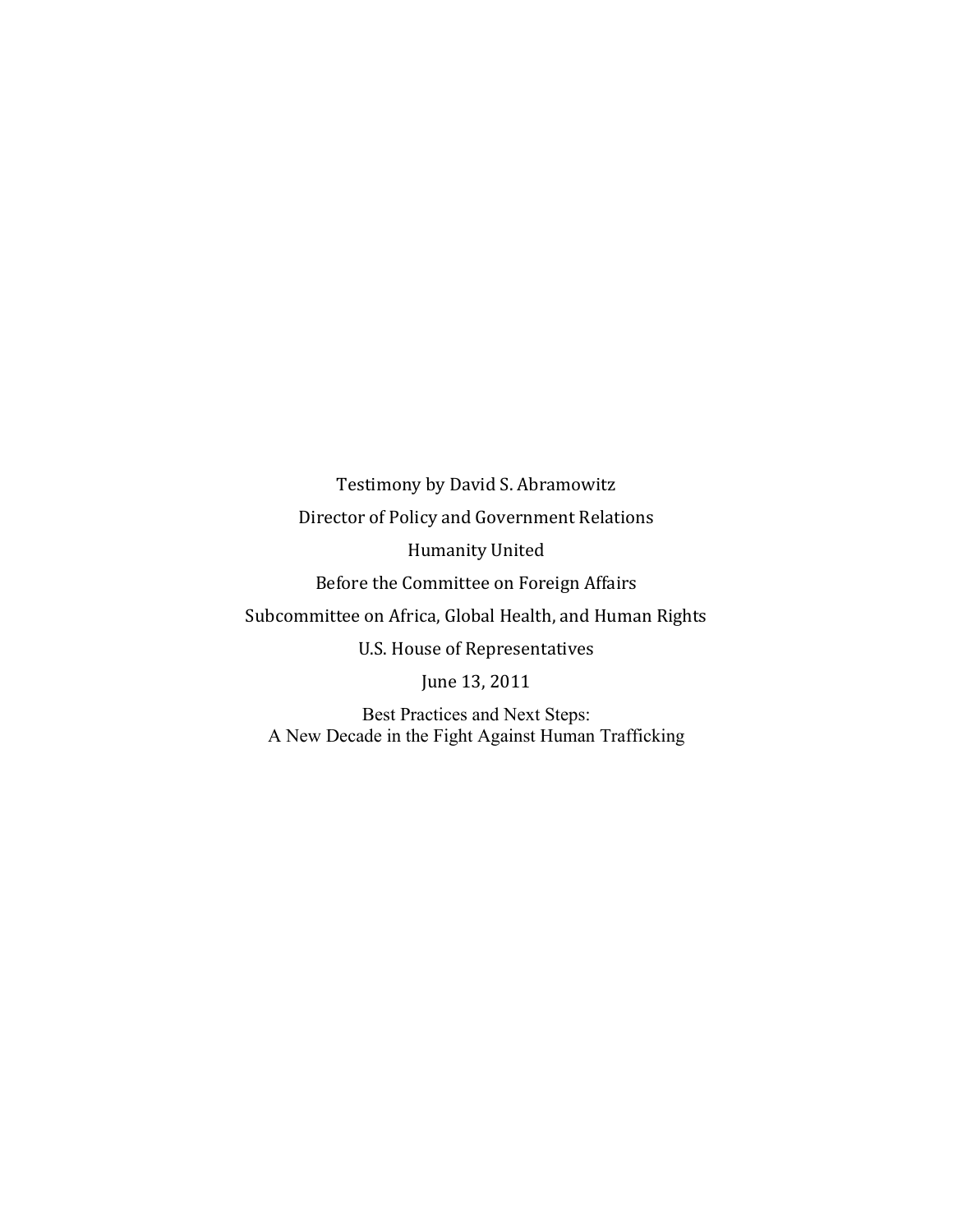Mr. Chairman, Ranking Member Payne, and other distinguished members of the Subcommittee, thank you for holding this hearing on one of the most pressing human rights challenges of our time—the widespread occurrence of modern-day slavery and human trafficking.

Mr. Chairman, I am testifying as the Director of Policy and Government Relations at Humanity United. Humanity United is a foundation based in Redwood City, California that works to advance human freedom by combating human trafficking and ending modern-day slavery. As I will discuss below, our work encompasses a range of activities, including funding organizations that act to end human trafficking domestically and abroad, supporting meaningful engagement of multinational corporations, and engaging directly in South Asia.

Mr. Chairman, human trafficking continues to inflict suffering on tens of millions of people around the globe. Estimates of those who are in various forms of human bondage range from 12 to 27 million people. President Khoo of Interpol has estimated that human trafficking in all its forms yields \$32 billion dollars in profits every year.<sup>1</sup> David Arkless of Manpower, Inc. reported last year that despite this Committee's good work and international efforts by a wide array of countries, the worldwide economic downturn has led to a surge in human trafficking as those desperate for some way to sustain themselves become more vulnerable to the predators who perpetuate modern-day slavery.<sup>2</sup>.

Mr. Chairman, as you well know, this is not a matter of numbers; each individual story of tremendous suffering and exploitation is a human rights tragedy that violates our values and beliefs. Regrettably, this is not a far away problem that affects distant lands. It remains a shock to most Americans but thousands of adults are trafficked into forced or exploitative labor here in the United States, and estimates of U.S. youth trafficked into commercial sex has been estimated to be as high as 100,000.

Each of these victims, Mr. Chairman, deserves the freedom to become a survivor. They deserve the assurance that the trafficking of others will be prevented, that their own lives will be protected, and that their perpetrators will be convicted. And we need to help raise their voices.<sup>3</sup>

!!!!!!!!!!!!!!!!!!!!!!!!!!!!!!!!!!!!!!!!!!!!!!!!!!!!!!!

<sup>&</sup>lt;sup>1</sup> President Rhoo, Interpol, Speech at Interpol Conference on Human Trafficking, June 7, 2010, http://www.thenational.ae/apps/pbcs.dll/article?AID=/20100608/FOREIGN/706079866/1002/RS S

<sup>&</sup>lt;sup>2</sup> David Arkless, Manpower, Inc., Speech at Carnegie Council, February 18, 2010, reprinted at http://www.cceia.org/resources/transcripts/0260.html

 $3$  The Committee has helped lift these voices up for years. Virtually every panel that this committee has heard from has included the voice of victims. In 2007, for example, the Committee heard testimony from Zipora Mazengo, who came to the United States seeking a better life as a domestic worker to a Tanzanian diplomat here in Washington, DC, only to have her passport seized, to be forced to work up to 16 hours a day without pay just a few miles from this very building, and to be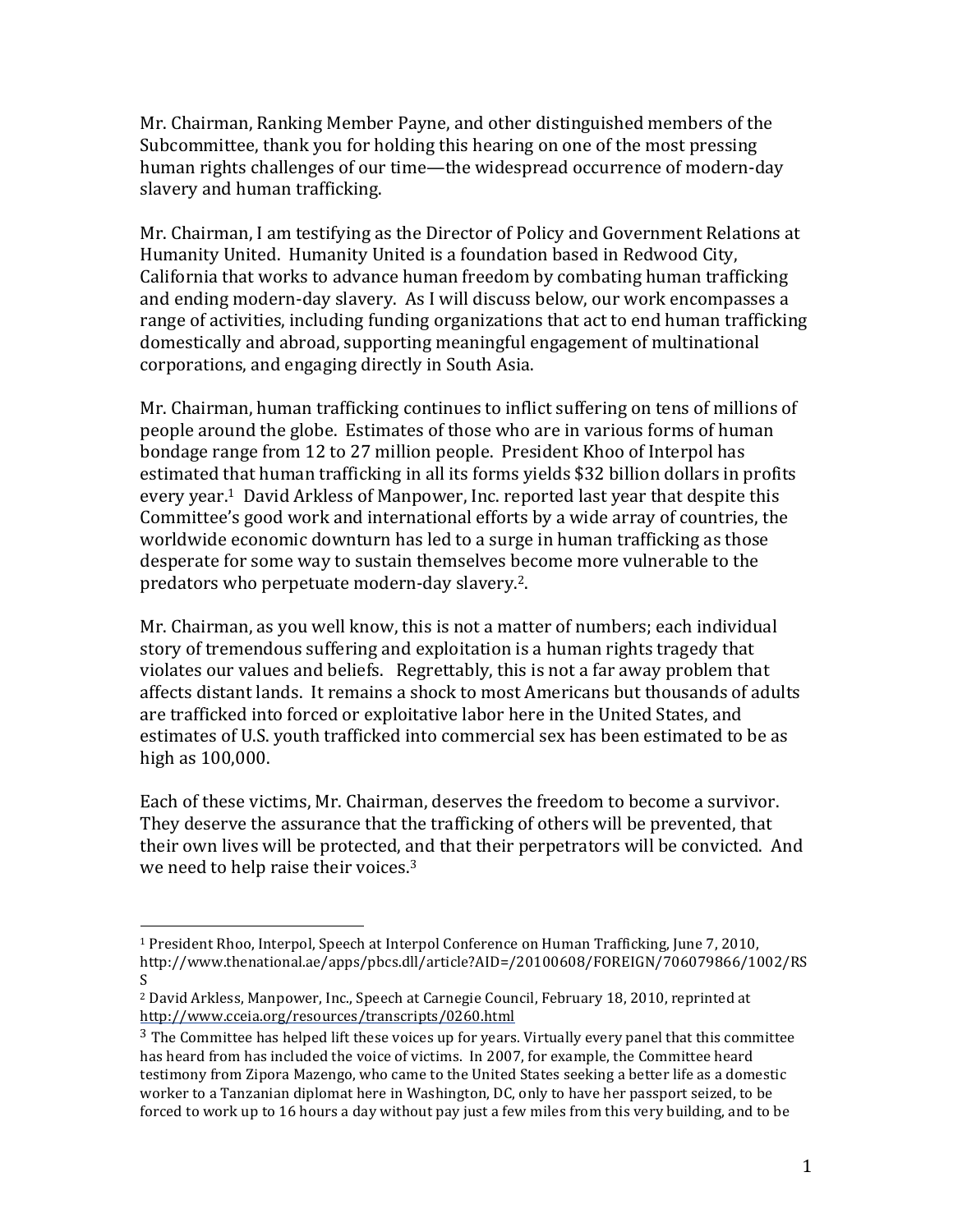Mr. Chairman, at Humanity United we believe there are solutions to this heinous abuse, but ending trafficking and slavery requires a unity of effort between civil society, the private sector, and governments around the world. Non-governmental organizations can reach out to communities to educate at the local level, help free victims, and provide essential services to survivors. The private sector can help ensure that its supply chains are free of slavery and labor exploitation, down to the raw material level, and that their employees do not avail themselves of trafficked women. And governments can institute policies and fund programs that can reduce and eventually eliminate widespread use of these human rights crimes. I was pleased Mr. Chairman to see the other members of this panel, including the distinguished leaders of business who are making such an important effort to eliminate slavery.

At Humanity United, we support a coalition of 12 civil society organizations that work across all areas of human trafficking. The Alliance to End Slavery and Trafficking, or ATEST, has been working on the implementation of the Trafficking Victims Protection Act of 2000 and its progeny as well as making proposals for the reauthorization of the TVPA you are considering this year. ATEST is also looking to broaden its engagement to the business community, further elevating the voices of survivors, and helping build the broader U.S. movement. Humanity United is also looking to engage the business community and other stakeholders to try to eliminate forced labor around the world, which I will discuss later in my testimony.

Mr. Chairman, there is no need to remind you of the leadership role this Committee has taken with respect to fighting human trafficking, as you shepherded through Congress the Trafficking Victims Protection Act of 2000 and its subsequent reauthorizations. One of the strong points of this legislation is its bipartisan nature, which has sustained the framework created by the TVPA over the last decade. I think it is of paramount importance that this strong bipartisan support, from introduction to Presidential signature, remains a key part of this effort.

As we look forward, Mr. Chairman, we should think about the lessons we have learned over the last 10 years, a few of which I will highlight here. First, Mr. Chairman, we have learned so much about the forms and pernicious nature of this abuse, whether it involves the subtle forms of coercion that binds the victim to the abuser, or the hidden slavery in the guise of legal employment. Second, we have seen that the sometimes-divisive dichotomy between sex and labor is not always helpful, as sexual abuse is a driver of vulnerability and those exploited for labor also find themselves sexually exploited as well. Third, given our understanding that in any given week each of us may well have eaten, driven, dressed or texted with some good that is made, at least in part, with forced labor or slavery, we must employ a unity of approach to really impact this problem.

!!!!!!!!!!!!!!!!!!!!!!!!!!!!!!!!!!!!!!!!!!!!!!!!!!!!!!!

subject to serious physical abuse and denial of medical care. Ms. Mazengo, whose abuser left the country without ever providing compensation or paying for his crime, still seeks redress to this day.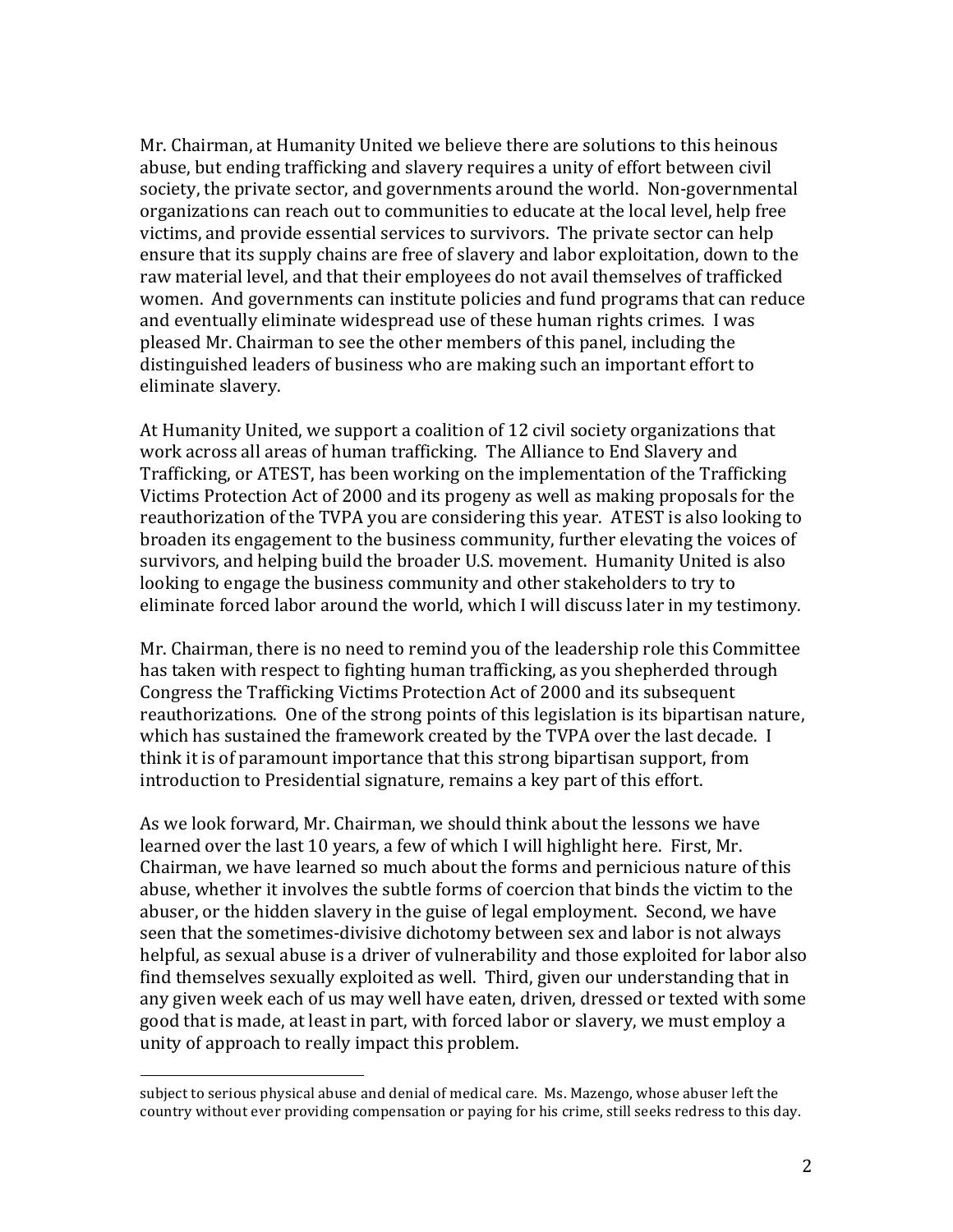Fourth, and in that connection, the complexity of this issue leads to the need to address this abuse from all its different perspectives. Whether one views trafficking and slavery through a prism of transnational crime, human rights, labor, humanitarian law, migration, sexual violence, and other varied frameworks, we must all come together and find new ways to collaborate with each other in order to create a comprehensive approach to this issue. Let me give one example of how this comprehensive approach is evolving: Even though domestic service in homes has often been excluded from "work" and therefore has remained unregulated, just last week preliminary approval was given to a new convention negotiated under the auspices of the International Labor Organization that will help prevent abuses by creating a new framework for those who are all too often exploited out of sight of everyone but the abuser. We are not there yet but we are getting there.

Finally, Mr. Chairman, I think we have also learned how the United States can best achieve change. The annual *Trafficking in Persons Report* can highlight forms of abuses and identify solutions. The TVPA's tier ranking system can "name and shame" and spur governments to action. However, these actions are not enough robust diplomacy both in the field and at Foggy Bottom through the relevant regional bureau and the Trafficking in Persons Office, along with resources to support new initiatives and demonstrate that the United States can assist willing governments, is critical to catalyze the action needed to reduce trafficking and slavery wherever they exist.

As we consider these evolving developments, Mr. Chairman, there are a number of important reforms that should be considered as you move forward into the next 10 years of human trafficking:

First, we need to address the issue of foreign labor recruiters and brokers—one of the leading drivers of the phenomenon of slavery and trafficking today. Recent testimony you heard before the Helsinki Commission details these practices, and I would ask unanimous consent that a statement by Ms. Neha Misra on May 23, 2011, be made part of the record.

In this regard, Mr. Chairman, let me make a few brief points. Mr. Chairman, it has become clear that exploitation is not only occurring in the brothels of Pnomh Penh or in the rice mills of southern India among the citizens of those countries. It is happening as labor recruiters and brokers help move workers to the palm oil plantations of Malaysia and construction workers to the Gulf countries. It is happening as recruiters deceive young girls with promises of legitimate employment only to bind them into sexual exploitation. And it is happening right here in the United States—in our fields, in our factories, and on our streets.

As you may well know, last year the Justice Department handed out indictments related to a case of 400 Thai workers who were lured to the United States with the promise of good work at fair pay in U.S. agriculture, and even obtained a visa under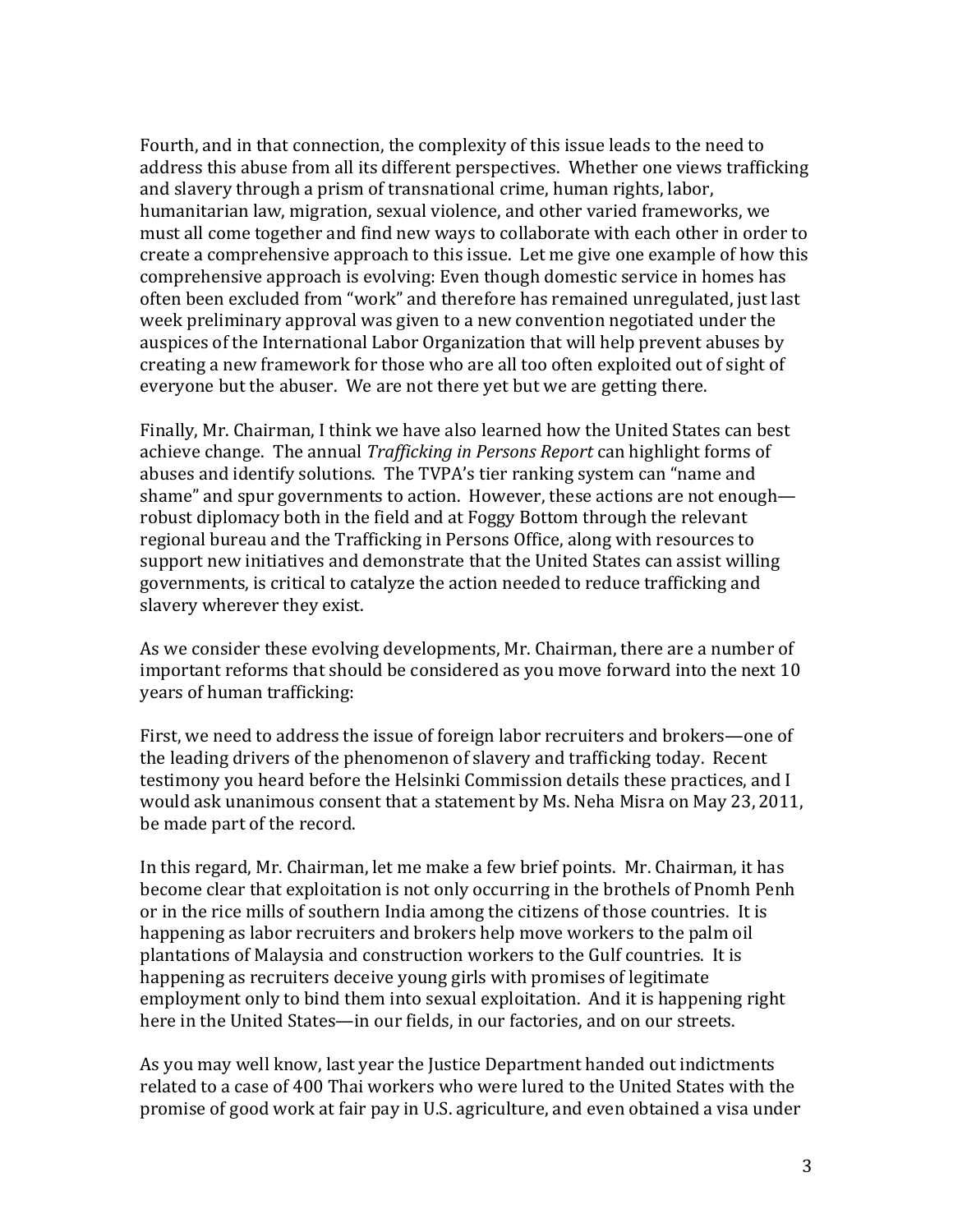the H-2A program. Instead they were forced to take on crushing debt, their passports were confiscated, and they were told if they complained they would be deported.<sup>4</sup>

Mr. Chairman, I believe the United States and the rest of the international community must address the abuses of labor recruiters and brokers, and it can start right here in the United States. If the United States adopts a framework for ensuring that these types of abuses does not occur here, and applies it to both foreign recruiters and recruiters based in the United States, we can make a huge impact both to prevent abuses within our borders and to promote the elimination of abuses around the world.

This House has already adopted such an approach once. In the House-passed version of the William Wilberforce Trafficking Victims Protection Reauthorization Act of 2007, that you helped sponsor, the House adopted such a structure by a near unanimous vote. Unfortunately, that did not become part of the final legislation.<sup>5</sup>

ATEST has reviewed this House-passed provision and made suggestions to improve this foresighted measure. ATEST's proposal, which has been provided to the Committee, provides for a number of different protections:

- **1. Elimination of Fees:** No foreign labor contractor, or agent or employee of a foreign labor contractor, should be allowed to assess any fee to a worker for any foreign labor contracting activity. Such costs or fees may be borne by the employer, but that these fees cannot be passed along to the worker. Failure to eliminate these fees will lead to continued debt bondage for too many workers.
- 2. **Disclosure:** Foreign labor contractors and employers must be required to fully disclose to the worker—writing both in English and in the language of the worker being recruited—all of the terms and conditions of their work. This includes such matters as the identity of the employer, the charges the worker must face, the withholdings that a worker will face, and the protections afforded by U.S. law, along with hotline numbers.

!!!!!!!!!!!!!!!!!!!!!!!!!!!!!!!!!!!!!!!!!!!!!!!!!!!!!!!

<sup>&</sup>lt;sup>4</sup> "Six People Charged in Human Trafficking Conspiracy for Exploiting 400 Thai Farm Workers," Press Release, U.S. Department of Justice (Sept. 2, 2010), found at http://www.justice.gov/opa/pr/2010/September/10-crt-999.html Unfortunately, the lure of a better life has been exploited all too many times. For example, at the University of Michigan earlier this year, I heard the chilling story of two young women from West Africa who came to the United States looking for a better life but were forced to work in a hair braiding salon for up to 20 hours a day for little pay.

 $5$  Sec. 202(g), William Wilberforce Trafficking Victims Protection Act of 2007, 110<sup>th</sup> Cong., 1<sup>st</sup> Sess. (passed by the House on December 4, 2007).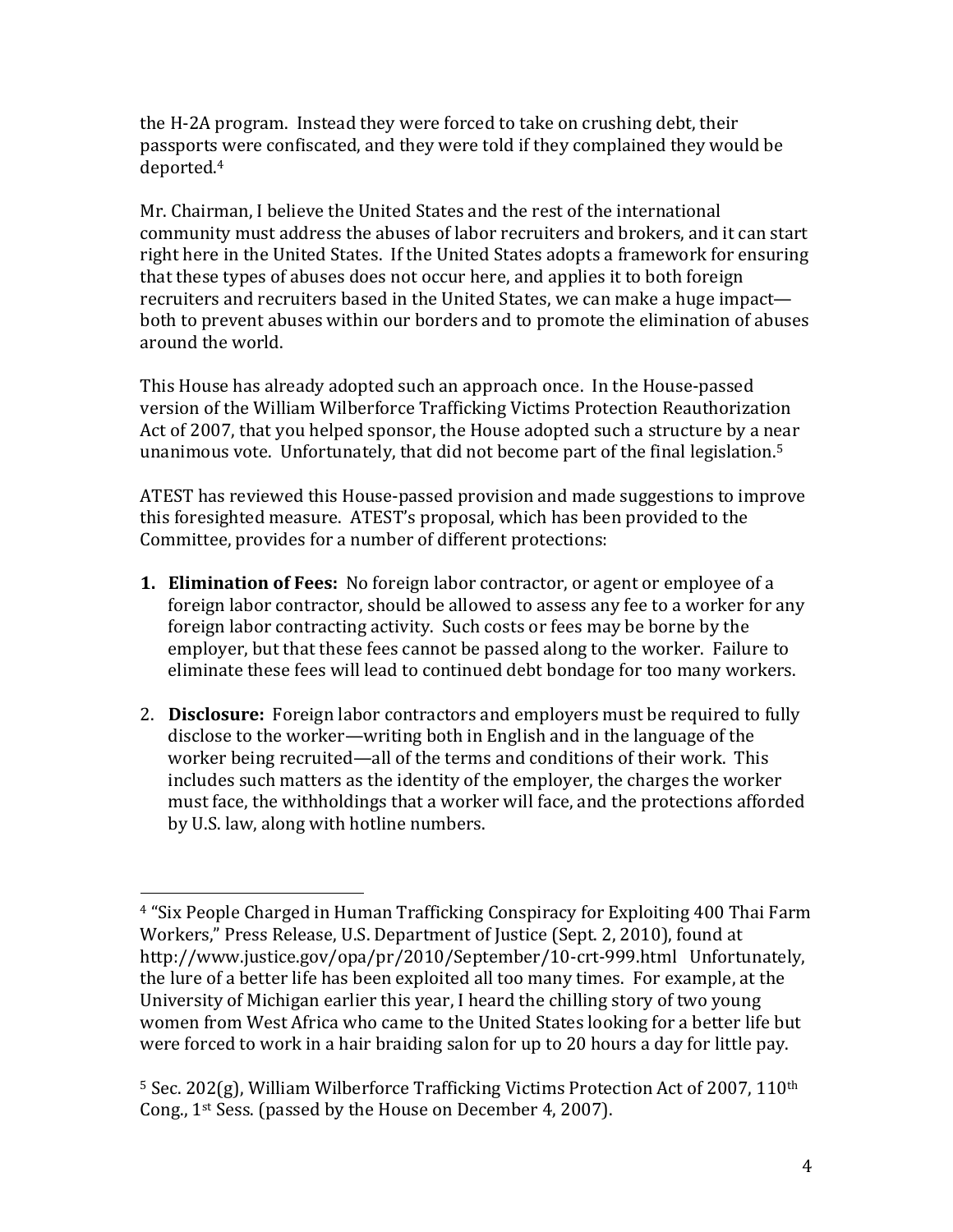3. **Enforcement:** As in the 2007 legislation, a registration and enforcement system that penalizes recruiters and complicit employers who do not follow the requirements of the system.

Mr. Chairman, the focus of this provision is on disclosure, although the revised provision has some enforcement mechanisms as well. There may be some skepticism about the ability of disclosure to address such serious abuses. I note, however, that I have repeatedly heard that one of the most effective parts of the 2008 reauthorization was a requirement to give all legal visa holders information on their rights in the United States, which has led to a significant increase in reporting of trafficking victims through the National Hotline.

Second, Mr. Chairman, I would point to the need to maintain funding for international anti-trafficking programs and to authorize contingency funding for emergency situations and unexpected opportunities.

Mr. Chairman, we should recognize that while we have a long way to go on ending the abuse of human trafficking, we have accomplished much in the last year and most of the "low hanging fruit" has been picked. We are only going to make further progress if smart diplomacy cannot be leveraged with targeted U.S. initiatives.

We cannot do take such steps without the resources that the United States can bring to the table to help promote change, demonstrate how progress can be made, and encourage foreign governments to work in partnership with the United States. I understand that the cuts in the FY2011 budget has led to a 23 percent decrease in such programs this year, a reduction that is as deplorable as it is unwise. I urge that the Committee reauthorize assistance for international anti-trafficking programs at no less than the amounts currently authorized in the TVPA.

The United States also needs to be able to rapidly deploy experts and staff along with these resources where a new partnership suddenly becomes possible. We are seeing rapid changes in government that may create new opportunities. For example, I understand that after the fall of the Ben Ali regime in Tunisia, officials in the Tunisian government communicated that they now could finally start talking about the trafficking problems that the regime had refused to admit, and expressed a willingness to enter into a dialogue with the United States on these issues. The United States must have the ability to move quickly in these kinds of opportunities.

The upcoming independence of South Sudan is another such opportunity. Given the recent outbreak of conflict along the North-South divide, South Sudan is likely to be focused on its security to the North in the days after its immediate independence, as well as concentrating on basic issues of governance. Yet there will be an opportunity to try to establish a strong anti-trafficking framework with the creation of the new state, particularly given the history of slavery being part of the exploitation by the North of the South during the long years of conflict that ended with the Comprehensive Peace Agreement of 2005.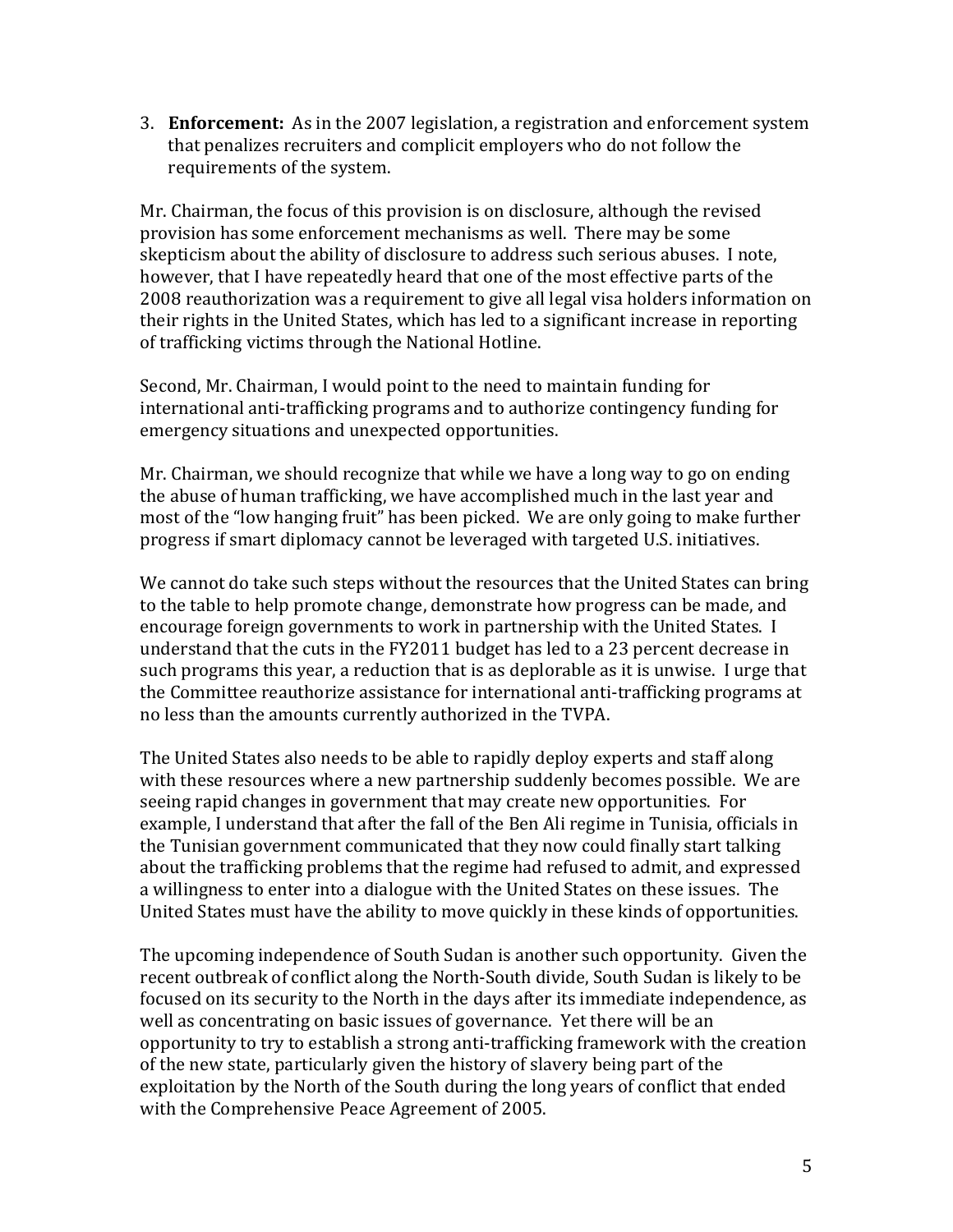Finally, efforts to combat trafficking in persons must be part of the response to natural disasters or man-made emergencies, as was demonstrated most tellingly last year after the Haiti earthquake. A large number of children became homeless and those taken in prior to the earthquake under the "restevek" system were even more at risk. The State Department was able to scrape together some funding, sent an officer down to Haiti, and was instrumental in saving countless children, in part by focusing effort and by working with local partners. Rather than robbing Peter to pay Paul, an emergency fund should be established to allow this to be done on a more regular basis. A good first step has been taken with the direction in the Senate Appropriations Committee report on the FY2011 State, Foreign Operations Appropriations Act, included at the request of Senator Kerry, Chair of the Senate Foreign Relations Committee. Institutionalizing such a fund in the TVPA could be an important contribution to saving lives.

Third, Mr. Chairman, as has been discussed by your other distinguished panelists, and as I mentioned previously, corporations must join the fight to end slavery in our time. At Humanity United, we believe business and markets can be instrumental in building peace and advancing human freedom. In that connection, and as I have indicated, Humanity United believes that corporations and business can be part of the solution in ending slavery and trafficking, as reflected by your invitation to those who are appearing before this panel. Corporations, with their worldwide reach and deep engagement with labor—either directly or through their contractors and subcontractors have the opportunity to ensure that severe exploitation is eliminated in all their operations and products they touch on. Increasingly, members of the business community are recognizing that they not only have the opportunity but also the responsibility to stop trafficking and slavery, and consumers are increasingly expecting them to exercise that responsibility. So do we.

We need to recognize, however, that this work is not easy. Much of the most severe exploitation occurs at the very bottom of the supply chain. Whether it is the charcoal mined with slave labor that is an input to the pig iron used to build the automobiles we drive or the shrimp yielded by the worst forms of child labor before the fish are sent to processing plants, global corporations will need to go deep into their supply chains to ensure the products we all use are untainted by labor from modern-day slavery. Fortunately, as companies are considering how to do this work, the United States is doing more to help identify solutions. The voluntary guidelines recently proposed by the Consultative Group created by the Department of Agriculture point to key principles for this work. We also hope that the standards being reviewed by the Department of Labor as mandated by the Trafficking Victims Protection Reauthorization Act of 2005, which have been delayed by some time, will also make a contribution in this area.

Mr. Chairman, even without guidance form the U.S. Government, there are already many companies that are making a significant effort to take these steps, but others are further behind. This lack of consistency needs to be addressed. We were encouraged that Governor Arnold Schwarzenegger signed into law S.B. 657, the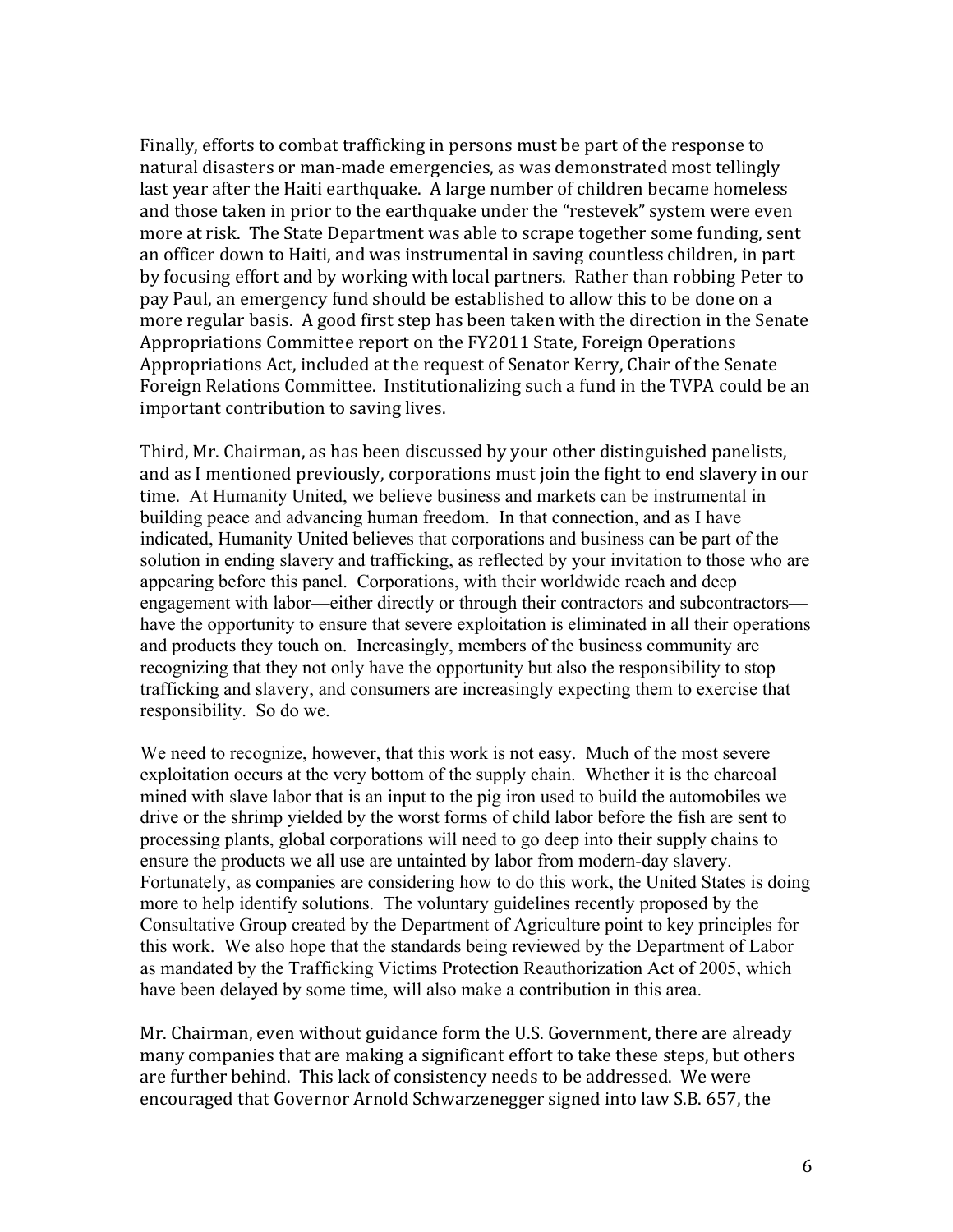California Transparency in Supply Chains Act of 2010. This law requires every company that does a certain amount of business in that state to disclose, beginning next year, what efforts—if any—they have in place to eliminate slavery and trafficking from their supply chains. This will allow all of us to assess the companies reached by that law, whether leaders in the field are doing what they should and to identify the stragglers that need to be worked with and urged to do more.

We believe that the policies behind the California law could be strengthened by requiring similar provisions in Federal law covering the broadest possible range of companies throughout the United States. I want to commend you Mr. Chairman, for working closely with Ms. Maloney on legislation, which she hopes to introduce in this Congress.

Fourth, Mr. Chairman, we need to continue the integrity and strength of the annual *Trafficking in Persons Report*, which will be issued by the Department of State later this month. I spoke of the report and its merits at the hearing last year, so I won't repeat myself. Let me just repeat here, as I indicated earlier, that this report and its country-by-country rating system has been instrumental in increasing the ability of the United States to affect change around the world.

I am most concerned, Mr. Chairman, that there will be legislative efforts to undermine the impact of the report. Making the report a biannual process, or making the report appear earlier in the calendar year would have the effect of undermining the impact the report has. As difficult as it is to negotiate the report within the State Department, we have seen that action by foreign governments frequently takes place in the last three months before the report comes out. I believe that making it a two-year process could release pressure and slow progress. Similarly, with many parliaments out and government work frequently slowing at the end of the year, moving the date of the report toward the beginning of the year, as some have proposed, could fail to make use of this precious period.

We must also carefully review the effects on the report of the "automatic" downgrade" provision that was added in 2008, by which countries that have been on the Tier 2 Watch List automatically face sanctions if they remain on that list for more than two years. The implementation of this provision has both produced change but has also upped the pressure and debates within the State Department, and we need to see how this provision is implemented.

Finally, Mr. Chairman, I have some additional suggestions regarding how U.S. law could be improved to make U.S. anti-trafficking policies even more effective in the international area. ATEST has made a wide-ranging proposal that covers both international and domestic efforts, and I ask unanimous consent that a summary of those recommendations be placed in the record. In addition to the ideas described above, there are a number of other recommendations in the international area that should be considered: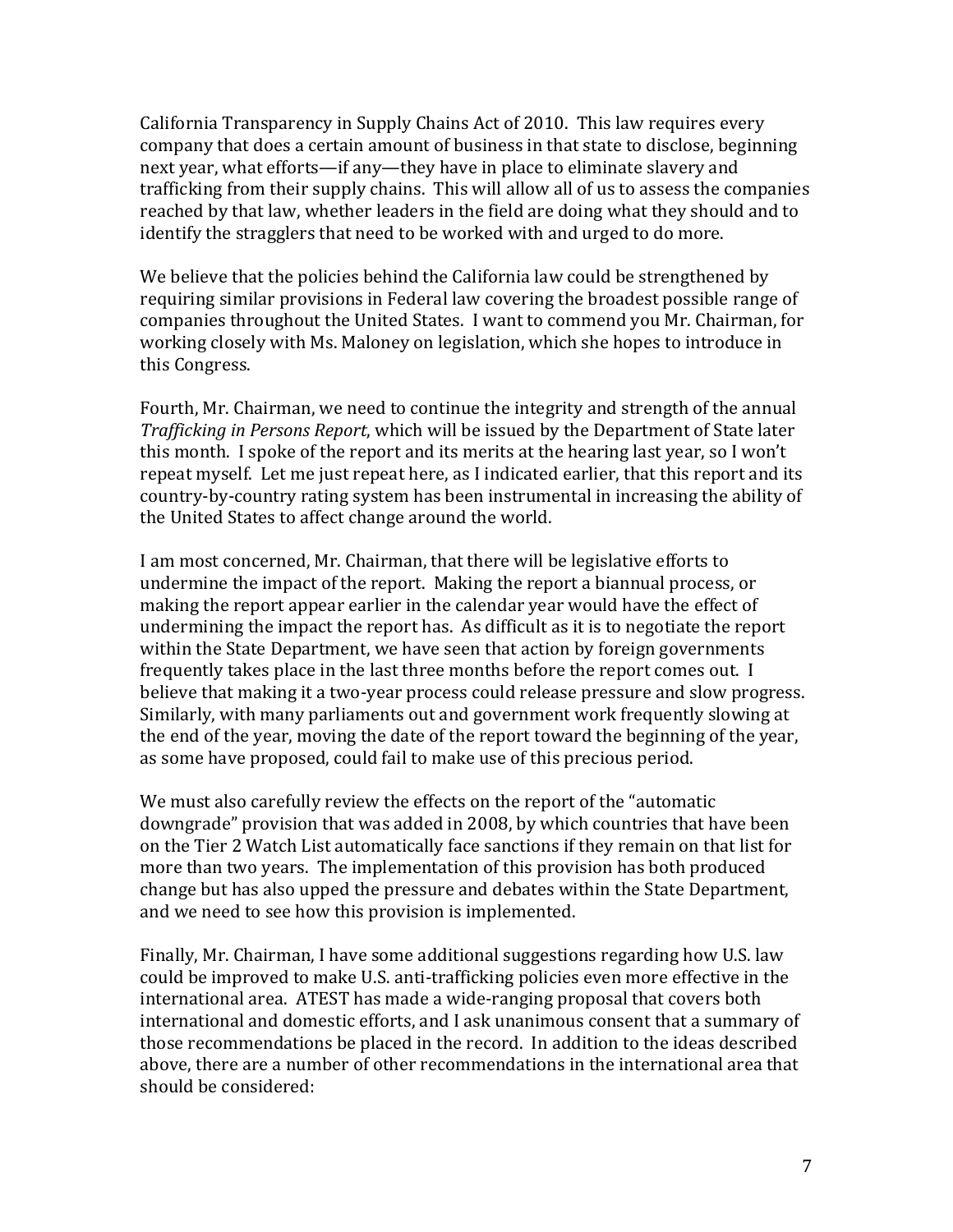- **I.** Increasing State Department's response in the Field. The State Department has made a significant difference by distributing pamphlets that you helped create in the Wilberforce TVPRA of 2008, which have educated thousands of workers and has significantly increased the number of calls to the National Hotline. But more could be done. The Department of State can help enhance education of persons migrating to the United States, obtain evidence from survivors of crimes in the United States, and direct survivors to assistance in their own countries. Such efforts could help obtain more convictions and further deter trafficking.
- Enhancing the Report by Highlighting Successes. The *Trafficking in Persons* report is focused primarily on the country rating systems, although it has listed heroes and best practices. However, a more formal way of recognizing successes by individual countries could create a positive incentive for countries to do better, as they could be singled out for their efforts and decrease the patina of criticism the report is often subject to.
- Authorize programs for threshold countries and for efforts to overcome specific problems. A number of countries that may be willing to do more on trafficking sometimes are not able to devote resources to key reforms. Emphasizing the need to help such countries, as well as developing programs to eliminate trafficking from a certain sector, could significantly increase U.S. diplomatic leverage in making an impact on slavery and trafficking.
- Authorizing compacts with certain countries. Similarly, where the United States is able to identify countries that have governments that are committed to fighting trafficking, the United States should enter into arrangements or compacts with such governments to further their efforts, including providing strategic funding for such countries. Language has been developed for this proposal, and has been introduced in the Senate by Senators Boxer and Burr in the form of S. 185.
- **Provide the G/TIP office with special research funding. This will enable the** office to investigate certain areas, gather baseline information and study the impact of the programs it funds, as well as other impactful research.
- **E** Reauthorizing the Department of Labor's Report on slave-made goods. As I noted previously, pursuant to the TVPRA of 2005 and 2008, the Department of Labor has issued a report on goods made with forced labor. This report has been enormously important as a way of gathering basic but critical information, which otherwise would not be available, and of raising awareness among the business community. While DOL is assembling additional research to do a follow up report, there is no statutory requirement for such a report. I would urge the Committee to consider requiring this report on a biannual basis to provide further updates on this issue, and, although not an ATEST should proposal, should consider setting a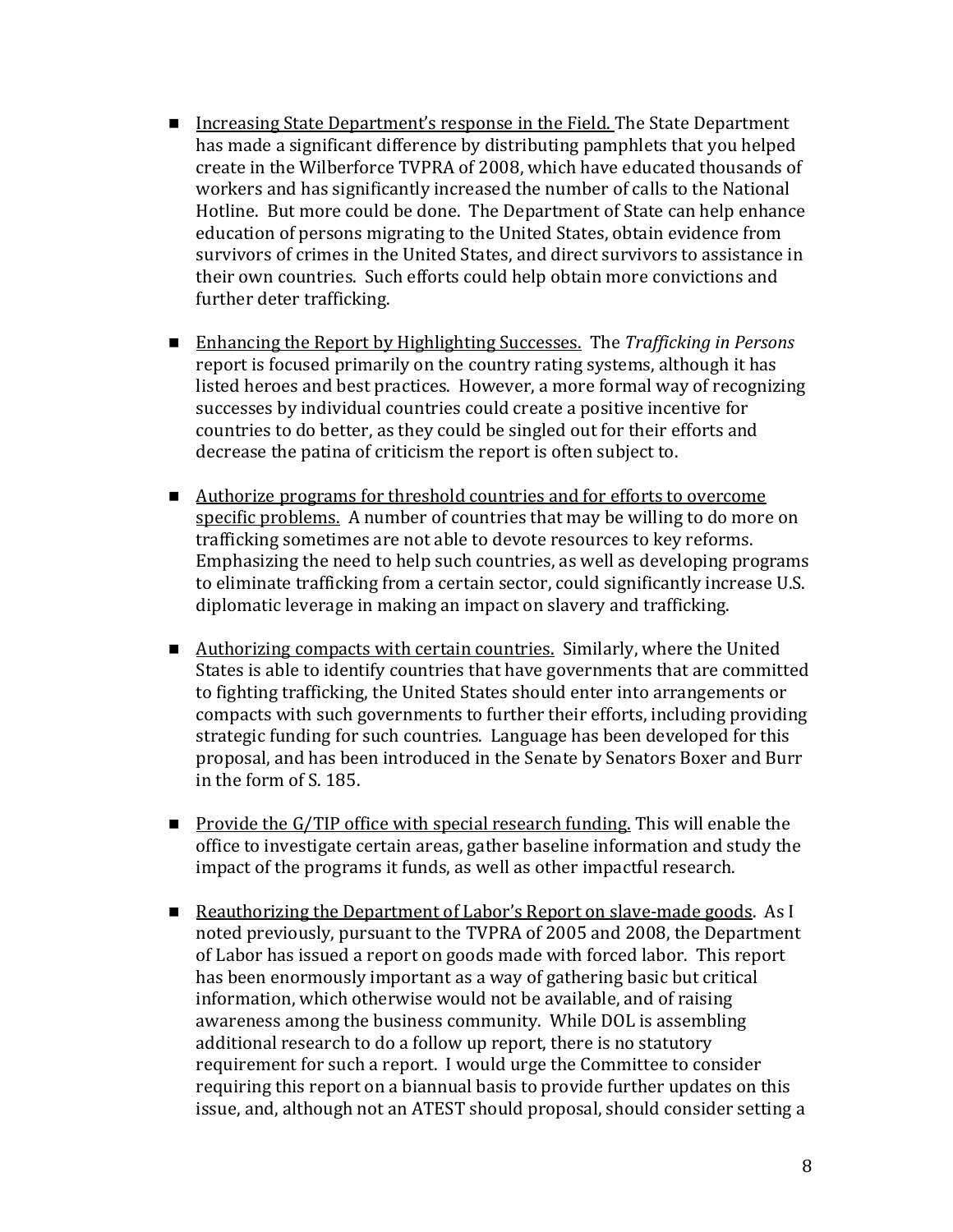time frame for the transmission of the best practices that the Department of Labor currently has under consideration. Congress should also look at restrictions related to the importation of slave made goods to see if further tightening of those provisions is possible.

- **E** Sharpening U.S. policy based on the experience of other countries. Our continued success getting countries to adopt new policies on human trafficking provides an enormous opportunity for the United States to see what policies work, what obstacles there are to implementation, and how the minimum standards in the TVPA can be approved. In Nepal, for example, recently enacted laws that both outlaw human trafficking and regulate the export of foreign labor draw wide praise and contain important innovations, such as prosecution of those who use trafficked women and protection for the survivors through substituting written statements for oral testimony. Yet implementation has been hampered by the political stalemate, corruption, and lack of capacity. What are best practices and how do we solve this capacity conundrum? Should implementation of existing frameworks be a greater focus of the minimum standards in the TVPA? I was very encouraged that G/TIP held a meeting on best country practices last year and that work continues. The outcome of this convening should be obtained and reviewed by the Committee as you work up towards the reauthorization of the TVPA next year.
- **E** Ensuring further research on trafficking. The trafficking field is still young, and we remain unclear about which interventions have the greatest impact. Additional research needs to be done both here and abroad. I recommend that the Committee become familiar with the research that the United Nations has performed through the UN Inter-Agency Project in Southeast Asia, often referred to as UNIAP. Their data driven approach helps target programming to specific vulnerable populations. Future major trafficking programs, such as the one being implemented in Nepal, need to have a research element that will assist in identifying the best possible interventions and will evaluate results. Looking at the domestic side, although it is not within the jurisdiction of the Committee, I note that there are a number of elements of the TVPRA of 2008 in which implementation has lagged. Research looking at trafficking into sexual exploitation in the United States, as well as the creation of a new model law to combat trafficking and sexual exploitation, has not been completed. Congress should consider ways to make sure these requirements are carried out. In addition, there may be some new ways to think about prevalence research in the United States. As the U.S. assessment provides, for example, federal and state collection of information needs to be more uniform. In addition, a number of surveys done by a variety of federal agencies or other entities, such as surveys on agricultural workers and at risk youth, could be modified to add some questions that would provide additional information on the scale of trafficking in the United States.